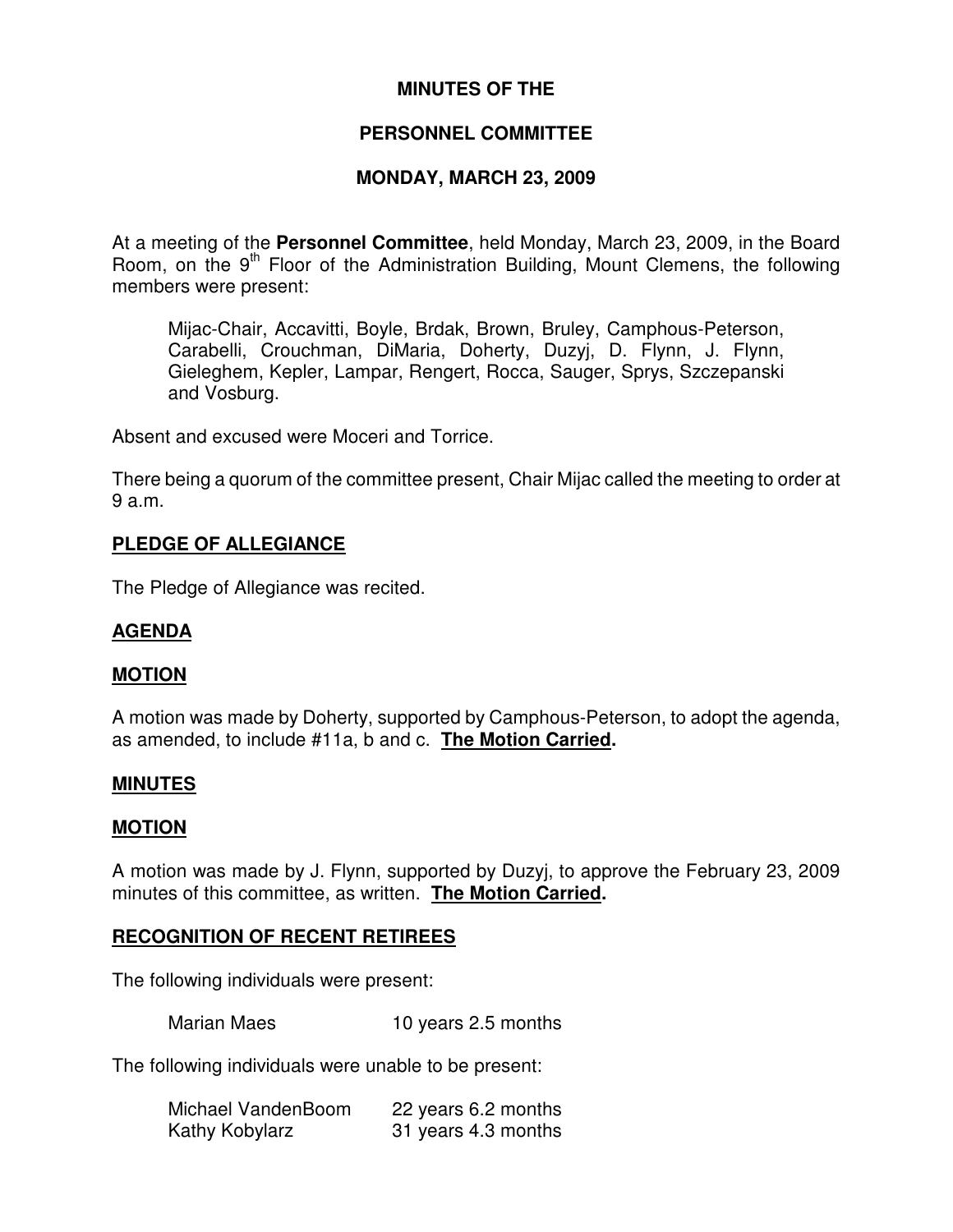# **APPROVAL OF VARIOUS PERSONNEL ACTIONS IN PUBLIC WORKS OFFICE**

# **COMMITTEE RECOMMENDATION – MOTION**

A MOTION WAS MADE BY CAMPHOUS-PETERSON, SUPPORTED BY DOHERTY, TO RECOMMEND THAT THE BOARD OF COMMISSIONERS APPROVE VARIOUS PERSONNEL ACTIONS IN THE PUBLIC WORKS OFFICE, AS OUTLINED IN A MARCH 13, 2009 CORRESPONDENCE FROM THE HUMAN RESOURCES DEPARTMENT PROGRAM DIRECTOR-PERSONNEL SERVICES. **THE MOTION CARRIED.**

# **ADDITION OF TWO POSITIONS AND UPGRADE OF TWO EXISTING POSITIONS IN COMMUNITY SERVICES AGENCY AS A RESULT OF ECONOMIC RECOVERY AND REINVESTMENT ACT**

# **COMMITTEE RECOMMENDATION – MOTION**

A MOTION WAS MADE BY DOHERTY, SUPPORTED BY GIELEGHEM, TO RECOMMEND THAT THE BOARD OF COMMISSIONERS APPROVE THE ADDITION OF TWO FULL-TIME POSITIONS AND UPGRADE OF TWO EXISTING POSITIONS IN THE COMMUNITY SERVICES AGENCY WEATHERIZATION DEPARTMENT AS A RESULT OF THE ECONOMIC RECOVERY AND REINVESTMENT ACT OF 2009.

The following commissioner spoke: Vosburg.

Chair Mijac called for a vote on the motion and **THE MOTION CARRIED.**

# **UPDATE ON EMPLOYEE ONLINE**

## **MOTION**

A motion was made by Doherty, supported by Camphous-Peterson, to receive and file the update on employee online, as outlined in a March 13, 2009 correspondence from the Human Resources Department Program Director-Personnel Services.

The following commissioners spoke: Doherty, Vosburg and Szczepanski.

Chair Mijac called for a vote on the motion and **The Motion Carried.**

# **CREATION OF WORKING COMMITTEE TO REVIEW DEFERRED COMPENSATION**

## **COMMITTEE RECOMMENDATION – MOTION**

A MOTION WAS MADE BY DOHERTY, SUPPORTED BY CAMPHOUS-PETERSON, TO RECOMMEND THAT THE BOARD OF COMMISSIONERS APPROVE THE CREATION OF A WORKING COMMITTEE TO REVIEW DEFERRED COMPENSATION. **THE MOTION CARRIED.**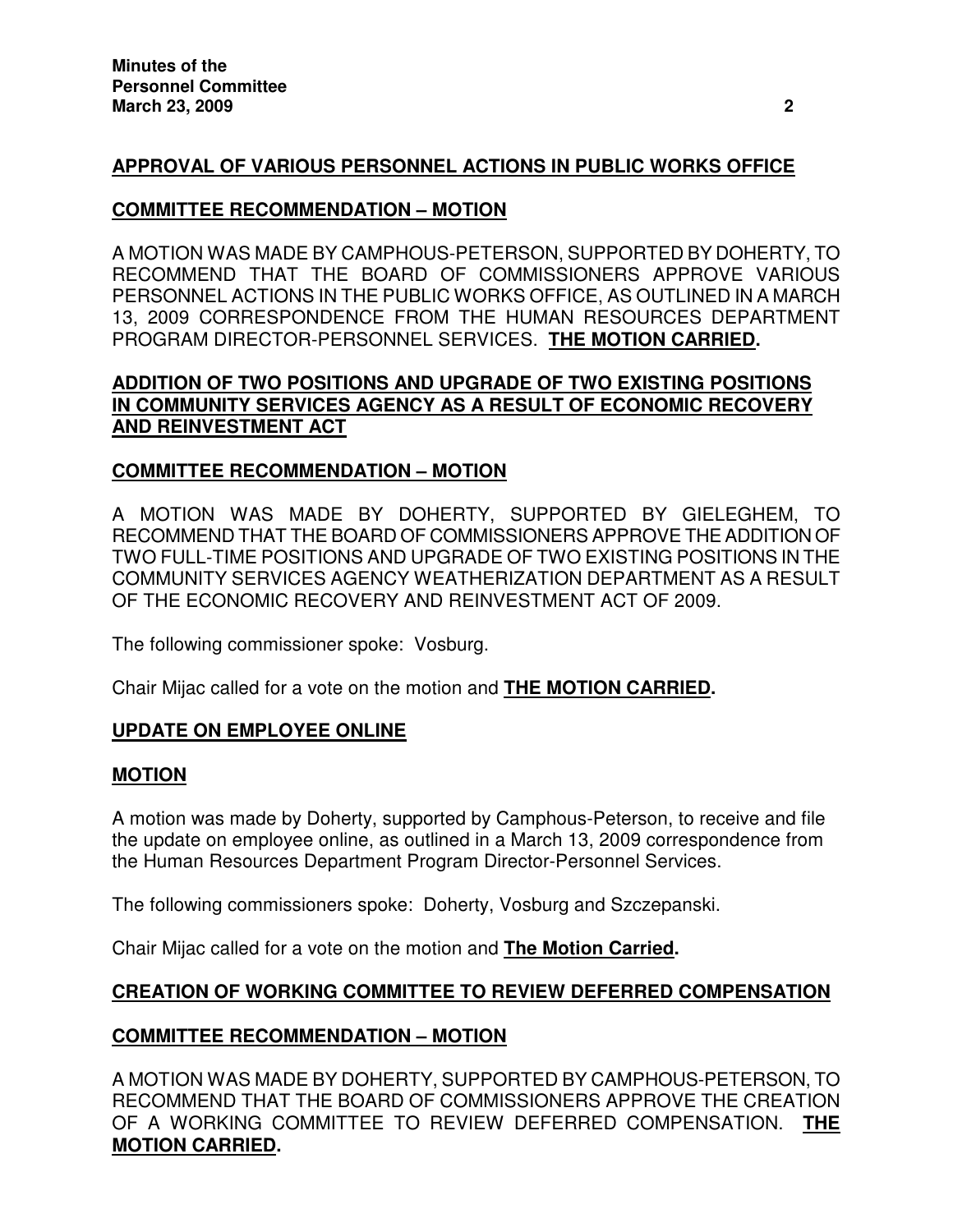# **AMENDMENT TO PREVIOUS RESOLUTION REGARDING NON-UNION EMPLOYEE DOCK DAYS**

## **COMMITTEE RECOMMENDATION – MOTION**

A MOTION WAS MADE BY VOSBURG, SUPPORTED BY J. FLYNN, TO RECOMMEND THAT THE BOARD OF COMMISSIONERS APPROVE THE AMENDMENT TO THE PREVIOUS RESOLUTION REGARDING NON-UNION EMPLOYEE DOCK DAYS, AS OUTLINED IN A MARCH 13, 2009 CORRESPONDENCE FROM THE HUMAN RESOURCES DEPARTMENT DIVISION DIRECTOR-LABOR RELATIONS.

The following commissioner spoke: Doherty.

Chair Mijac called for a vote on the motion and **THE MOTION CARRIED.**

#### **REVIEW OF APPROPRIATE CLASSIFICATION FOR ASSISTANT DIRECTOR OF MACOMB COUNTY REFERENCE & RESEARCH CENTER (RECOMMENDED BY EDUCATION & TRAINING COMMITTEE ON 3-18-09)**

#### **MOTION**

A motion was made by D. Flynn, supported by Gieleghem, to refer to the Personnel Committee review of the appropriate classification for Assistant Director of the Macomb County Reference and Research Center. **The Motion Carried.**

# **ELIMINATION OF VACANT FULL-TIME SENIOR SERVICES ASSISTANT DIRECTOR POSITION (RECOMMENDED BY SENIOR SERVICES COMMITTEE ON 3-19-09)**

## **COMMITTEE RECOMMENDATION – MOTION**

A MOTION WAS MADE BY ROCCA, SUPPORTED BY J. FLYNN, TO RECOMMEND THAT THE BOARD OF COMMISSIONERS APPROVE THE ELIMINATION OF ONE VACANT FULL-TIME SENIOR SERVICES ASSISTANT DIRECTOR POSITION. **THE MOTION CARRIED.**

# **ADOPTION OF RESOLUTION SUPPORTING CHRYSLER'S VIABILITY PLAN SUBMISSION TO THE U.S. DEPARTMENT OF TREASURY (OFFERED BY BOARD CHAIR)**

## **COMMITTEE RECOMMENDATION – MOTION**

A MOTION WAS MADE BY CAMPHOUS-PETERSON, SUPPORTED BY CARABELLI, TO RECOMMEND THAT THE BOARD OF COMMISSIONERS ADOPT A RESOLUTION SUPPORTING CHRYSLER'S VIABILITY PLAN SUBMISSION TO THE U.S. DEPARTMENT OF TREASURY. **THE MOTION CARRIED.**